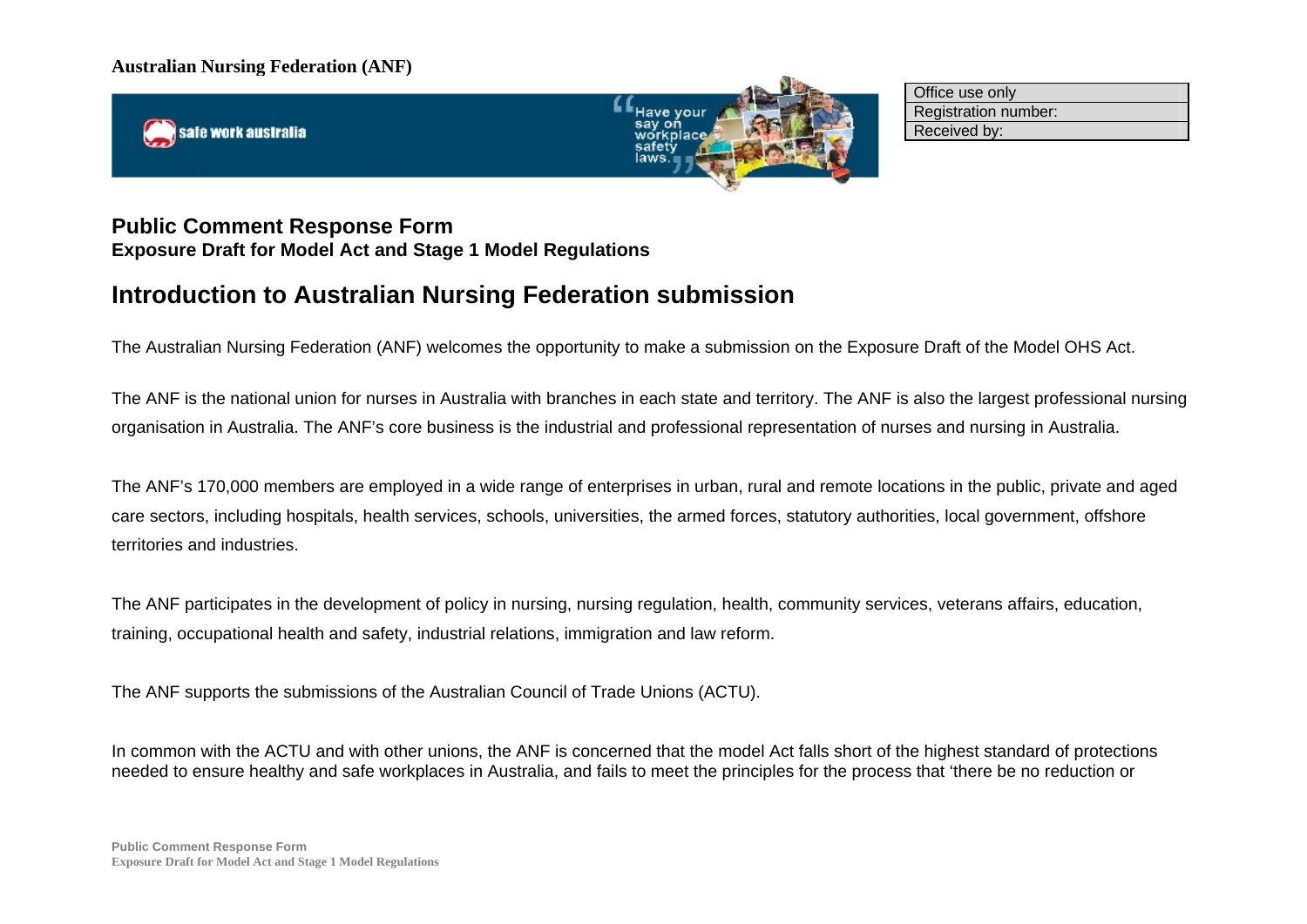safe work australia



Office use only Registration number: Received by:

compromise in standards for legitimate safety concerns'. We are concerned that the drafting of the laws is such that the highest OHS standards and rights for Australian workers will not be implemented and indeed existing entitlements will be watered down.

Some of the main OHS issues of concern to Australian nurses include stress, violence, bullying, shiftwork patterns, manual handling, injuries caused by needles and other sharps; exposure to blood borne pathogens (eg. HIV, hepatitis) and to hazardous substances such as glutaraldehyde, latex and cytotoxic drugs. The ANF has particular concerns about psychosocial OHS hazards that historically have not received adequate protection under existing OHS legislation, and which have increased in recent years. The ANF is concerned that some of the provisions of the model Act will not address these issues adequately.

The ANF makes comment on the provisions of the exposure draft below.

| <b>Questions</b>                                                                                                                                                                                                                                                                                                                                                                                                                                                         |
|--------------------------------------------------------------------------------------------------------------------------------------------------------------------------------------------------------------------------------------------------------------------------------------------------------------------------------------------------------------------------------------------------------------------------------------------------------------------------|
| <b>Part 1 – Preliminary Matters</b>                                                                                                                                                                                                                                                                                                                                                                                                                                      |
| Q1.<br>What is the best title for the model Act?                                                                                                                                                                                                                                                                                                                                                                                                                         |
| The ANF strongly supports the title 'Occupational Health and Safety Act' as the most appropriate title for the Model Act. The title of the Act<br>must include 'health', the Act is about much more than 'safe work' which the current title suggests, and 'Occupational Health and Safety' as a<br>term is widely used and accepted, and is used throughout the exposure draft, and relates the Act to what it is in terms of relating to health and<br>safety at work. |
| Q2.<br>Does the definition of 'officer' clearly capture those individuals who should have 'officer' duties under the model Act?                                                                                                                                                                                                                                                                                                                                          |
|                                                                                                                                                                                                                                                                                                                                                                                                                                                                          |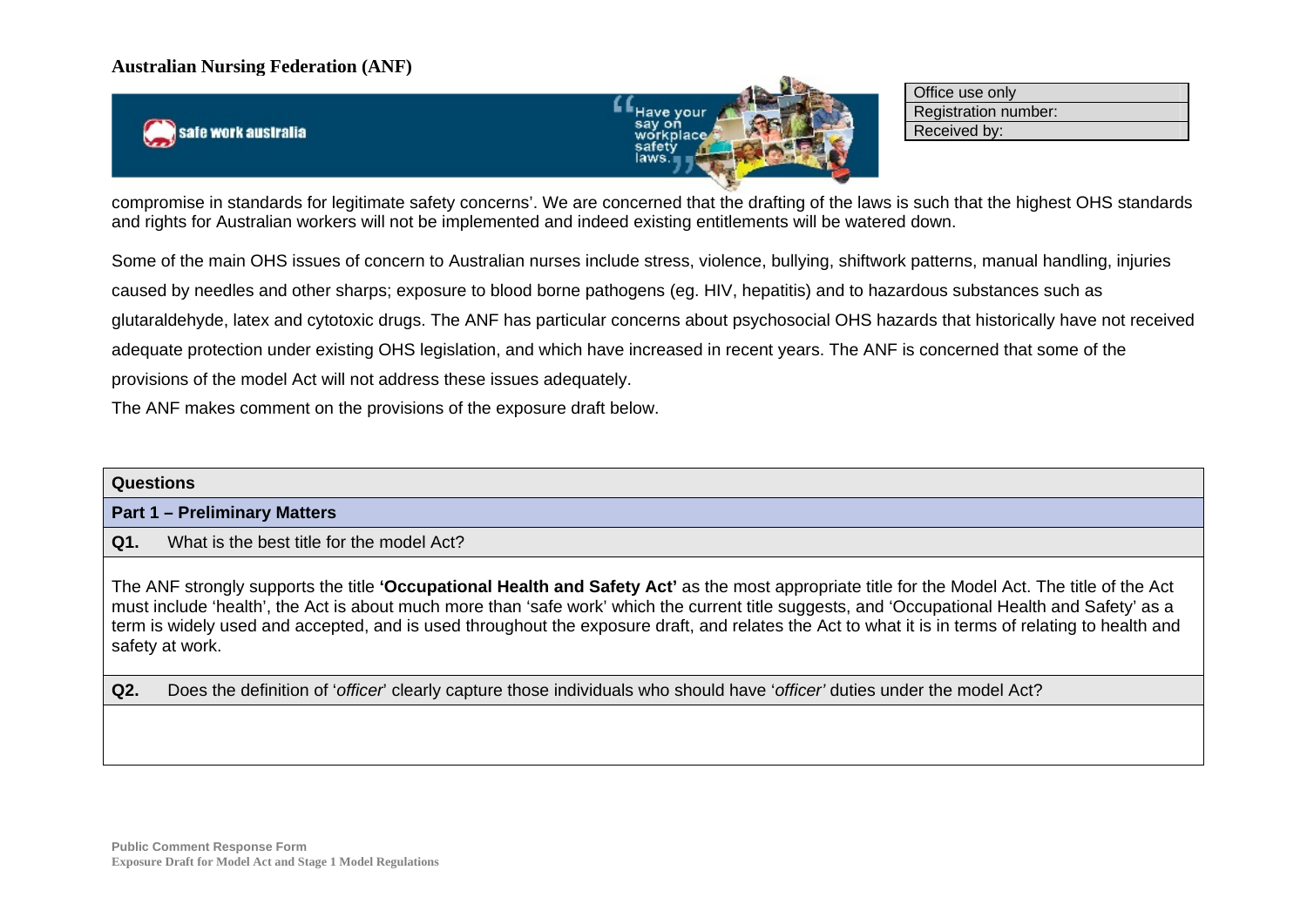



Office use only Registration number: Received by:

**Q3.** There is some overlap between the definitions of 'plant' and 'structure', as many types of plant have structural attributes, and vice versa. Should 'plant' and 'structure' be defined in a way that removes this overlap?

The ANF supports the (New South Wales Nursing Association (ANF, NSW Branch))(NSWNA) submissions in this regard.

Q4. Are there any other types of activities or undertakings that should be specifically included or excluded from application of the model Act? For example, should residential strata title body corporates be excluded?

The ANF supports the NSWNA submissions in this regard.

**Q5.** Is the scope of the suppliers' duty appropriate?

The ANF supports the NSWNA submissions in this regard.

**Q6.** Is the scope of the '*worker*' definition appropriate? Should it cover students gaining work experience?

The ANF supports the NSWNA submissions in this regard. In addition:

The ANF is of the view that the definition is broadly appropriate. In addition the definition of 'worker' should cover persons gaining work experience, such as nurses undertaking clinical placements in hospitals, as there is no logical or reasonable explanation why they should be excluded. An example is where a student may be working in a workplace in a paid position two shifts per week and being exposed to a set of hazards/risks, where the employer then has obligations to this worker, and under contract is also a 'student' on work experience for a further number of shifts per week, undertaking the same work, in the same workplace, however the work as a 'student' would potentially not be afforded the same protections and rights as those shifts where the worker is paid. These placements are integral to their professional training, and without them nurses are unable to gain their qualification. Whilst there may be some differences between school students undertaking work experience (sometimes paid, sometimes unpaid), and nurses undertaking clinical placements (unpaid) they should both be afforded these protections to the highest standard, especially considering that the unexperienced and new in the workforce are the most likely to be injured.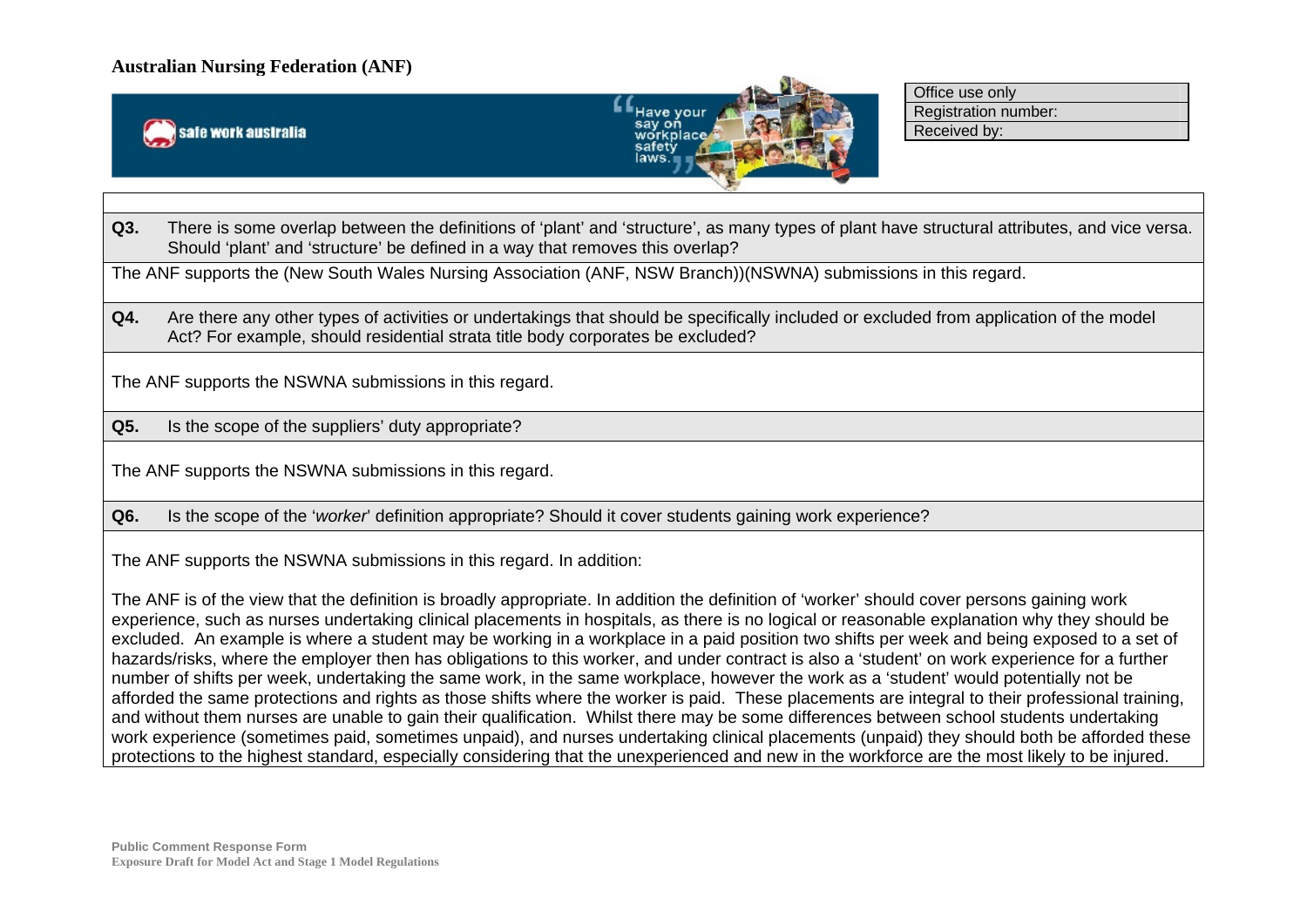safe work australia



Office use only Registration number: Received by:

Further, in drafting the legislation, the ANF considers it would be more in keeping with the intent of the Panel's and WRMC's recommendations if the term 'person' was used rather than 'student' as non-students also undertake work experience programs, e.g. cadets, people undergoing post work injury rehabilitation/retraining and people on unemployment programs.

#### **Q7.** Is the definition of '*workplace*' appropriate?

The ANF supports the NSWNA submissions in this regard. In addition:

The ANF considers that the definition of *'workplace'* should be broadened to include any place where work is carried out. The duty should apply to any place where people work or are likely to work, including domestic premises where nurses may attend for the purposes of home visits. Any attempts to limit this or the circumstances should be avoided by amending the definition to read: *'A workplace is any place, whether or not in a building or structure, where workers work or are likely to work'.*

#### **Part 2 – Safety Duties**

**Q8.** Do the principles that apply to the duties of care give clear guidance on what is expected?

The ANF supports the NSWNA submissions in this regard. In addition:

In relation to clause 16 'The principle of risk management', the ANF considers that this does not provide sufficient expression of what is expected. It is vital for the approach to OHS management, which has been argued to be implicit via the definition of 'reasonably practicable', that this be explicitly expressed in the Model Act. Risk management, by its very nature when related to OHS, incorporates hazard identification, risk assessment, risk control and evaluation. All of these components should be explicitly incorporated within the legislation. Without any of these components, the validity of the risk management process is incomplete and unsatisfactory.

There should also be an additional provision in relation to the elimination or control of hazards *'at the source'* considering that this is the most effective means of ensuring health and safety.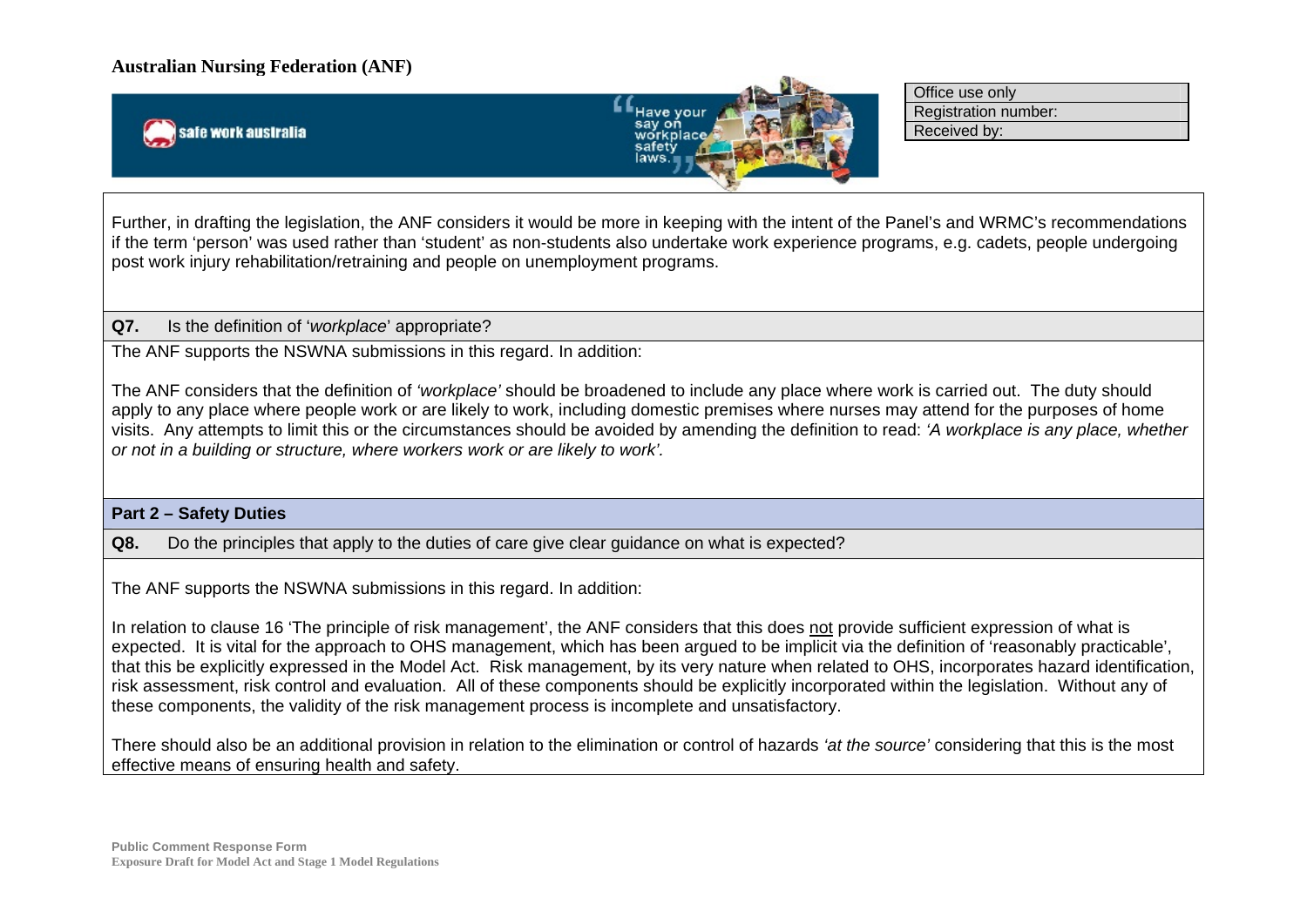



Office use only Registration number: Received by:

**Q9.** Is the definition of '*reasonably practicable*' appropriate in this context?

The ANF supports the NSWNA submissions in this regard.

**Q10.** Should the definition of 'reasonably practicable' be exhaustive i.e. so only matters listed may be considered in determining compliance with the duty?

The ANF supports the NSWNA submissions in this regard. In addition:

The ANF considers that the definition of 'reasonably practicable' must be exhaustive so that only the matters listed may be considered in determining compliance with the duty, so as to not potentially lead to disputes in workplaces surrounding the definition of what can be included. The five matters listed cover all necessary matters which need to be considered in determining appropriateness. Furthermore, we consider that there should be a clearer requirement to weigh up risk (likelihood and gravity of harm) versus the feasibility and cost of measures in the definition, and only where time, trouble and cost of measures are grossly disproportionate to the extent of the risk is the measure not reasonably practicable. Additionally, the ANF considers that the phrasing 'and appropriate weight given' should be removed from this section to again reduce the potential for disputes surrounding the exact meaning of the section.

**Q11.** Is the proposed scope of the primary duty appropriate?

The ANF supports the NSWNA submissions in this regard. In addition:

The ANF believes the primary duties are more limited than existing provisions, and has become complex and confusing in the attempt to combine several duties into an overall duty i.e. the combining of duties of the employer to employees, as well as to 'others', to self-employed persons etc. More specifically:

• In Section 18(1), the phrase 'while the workers are engaged at work in the business or undertaking' should be removed – this is unnecessarily limiting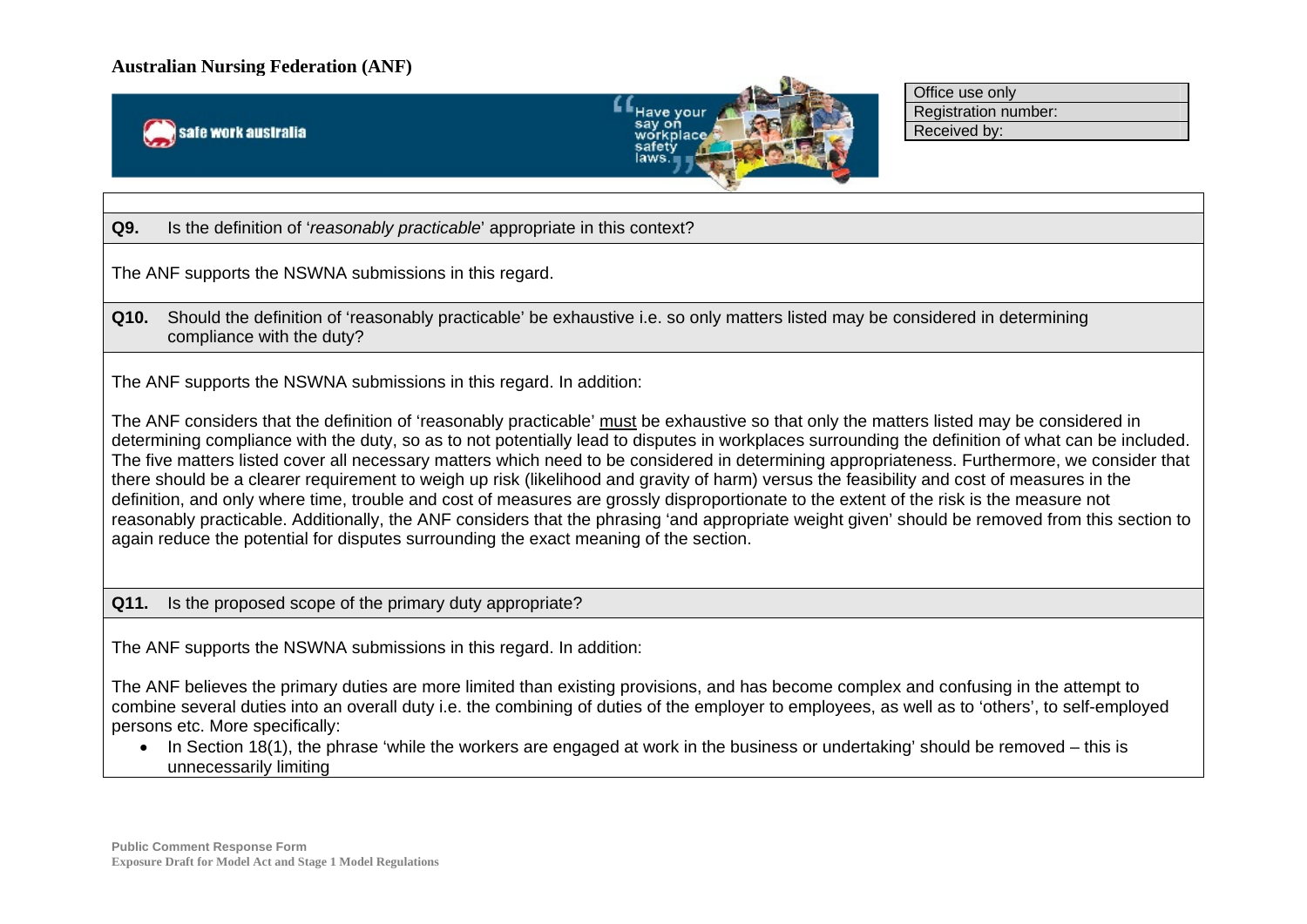



Office use only Registration number: Received by:

- Section 18(3) should be removed from here and a stand-alone provision included relating to duty to other persons
- Provisions relating to 'health' have been omitted from Sections 18(4)(b), (c) and (d). It is critical that these provisions relate to both safety and health.
- Section 18(4)(g) should be limited by the inclusion of 'work-related' following 'preventing' i.e. to read '…monitored for the purpose of preventing work-related illness or injury of workers…'

Moreover, we believe it is critical that the duty of care should be extended to circumstances where the primary duty holder provides *accommodation* to a worker, as this is particularly important to nurses working in remote areas, where accommodation is provided and maintained by the duty holder in order to attract and retain staff. We note the serious OHS consequences of failure to provide safe accommodation in relation to the assault of a nurse in far north Queensland in 2008 and can provide many examples in remote high risk communities elsewhere in Australia.

Additionally, we believe particular provisions currently protected in the Victorian OHS Act 2004 have been overlooked, and thus represent a diminution in standards, including s21(c) relating to maintenance of each workplace, s22(c) relating to provision of information to workers concerning health and safety at the workplace and s22(2) where a person conducting a business or undertaking (PCBU) must, so far as is reasonably practicable, keep information and records relating to the health and safety of workers of the PCBU; and employ or engage persons who are suitably qualified in relation to occupational health and safety to provide advice to the PCBU concerning the health and safety of workers.

**Q12.** The model Act requires the provision of, so far as is reasonably practicable, any information, training and instruction or supervision that is necessary to protect all persons from risks to their health and safety arising from work (Clause 18(4)(f)). Should this requirement expressly require that the information etc. be provided in an appropriate language or languages, or provided at a level that can be understood by the workers?

The ANF supports the NSWNA submissions in this regard.

**Q13.** The model Act requires, so far as is reasonably practicable, the provision of adequate facilities for the welfare of workers at work (Clause 18(4)(e)). Should this provision be drafted to require 'access to' such facilities (e.g. to take account of requirements for mobile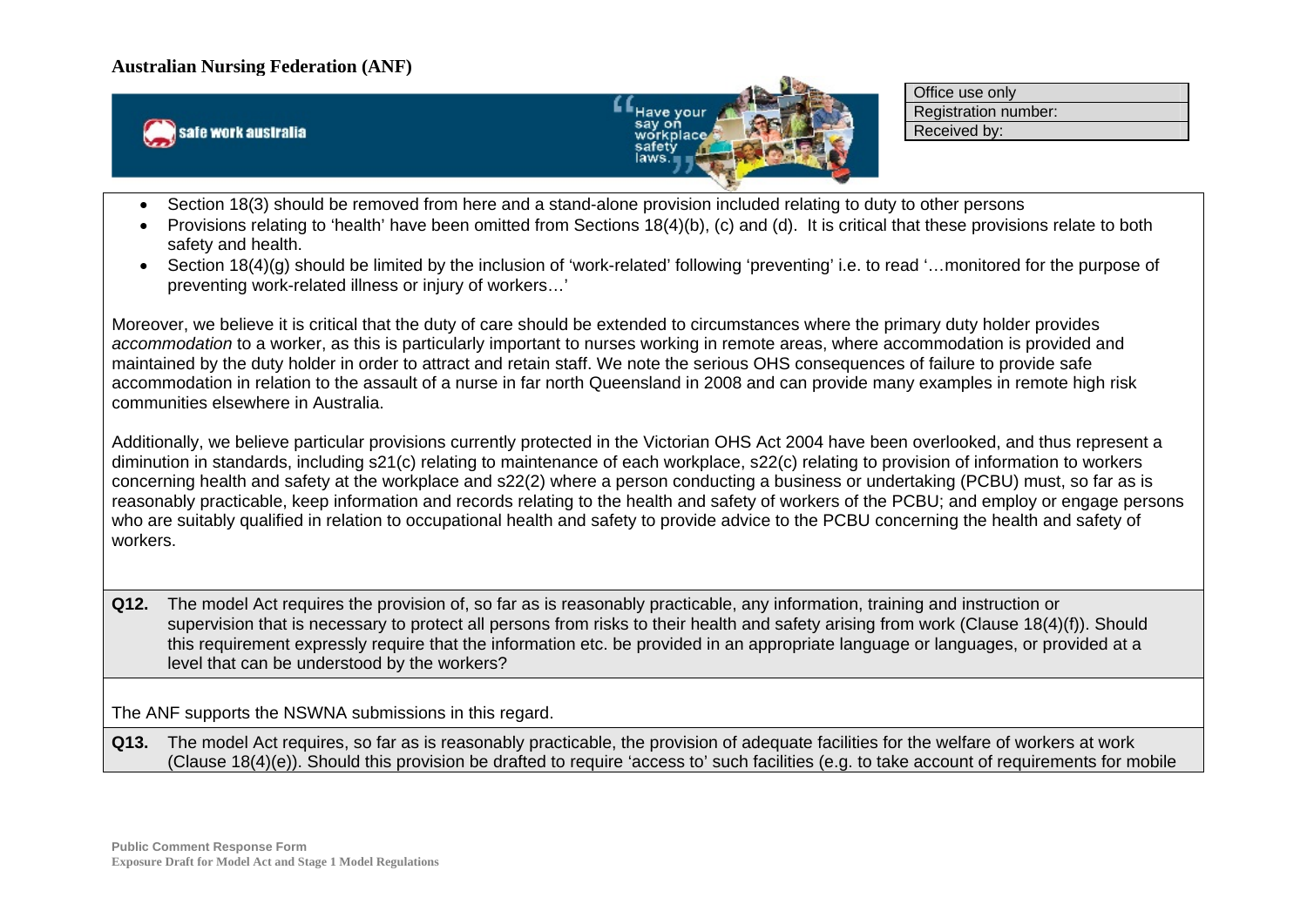safe work australia



Office use only Registration number: Received by:

#### workplaces)?

The ANF supports the NSWNA submissions in this regard.

**Q14.** Is the scope of the duties related to specific activities appropriate?

The ANF supports the NSWNA submissions in this regard. In addition:

The ANF contends that the specific activity duties are inadequate. In particular, we believe there should also be strong, specific duties on those who design work environments and work systems, in addition to those who design plant, substances or structures, given that this is the stage at which most OHS hazards could be easily and effectively resolved. Specifically,

- Section 21(1)(b), 22(1)(b), 23(1)(b) and 24(1)(b) should include 'could reasonably be expected to be used as' as per (a)
- Section 21(2)(d), 22(2)(d), 23(2)(d) and 24(2)(d) should additionally incorporate refurbishment
- Section  $21(2)(d)(ii)$ ,  $22(2)(d)(ii)$ ,  $23(2)(d)(ii)$ ,  $24(2)(d)(ii)$  and  $24(5)(b)$  should incorporate storage of substances

**Q15**. In determining whether a worker failed to take reasonable care, should regard be had to what the worker knew about the relevant circumstances?

The ANF supports the NSWNA submissions in this regard. In addition:

What the worker knew should be taken into account. However, what the worker knows does not necessarily impact on the worker's capacity to protect their own health and safety as they seldom have the authority to remedy risks. We offer an example from a nursing perspective nurses are often placed in a position of short-staffing leading to a number of risks, e.g. higher risk of assault, no available assistance with manual handling, and fatigue. The conflict arises because nurses have a duty of care to their patients/clients which is fundamental to nursing practice – ceasing or refusing work is seldom an option, and regulators generally refuse to address risk situations arising from staffing and skillmix. In this situation in order to fulfil their nursing responsibilities, nurses may have no choice but to accept the risk, and be unable to take reasonable care of their own health and safety.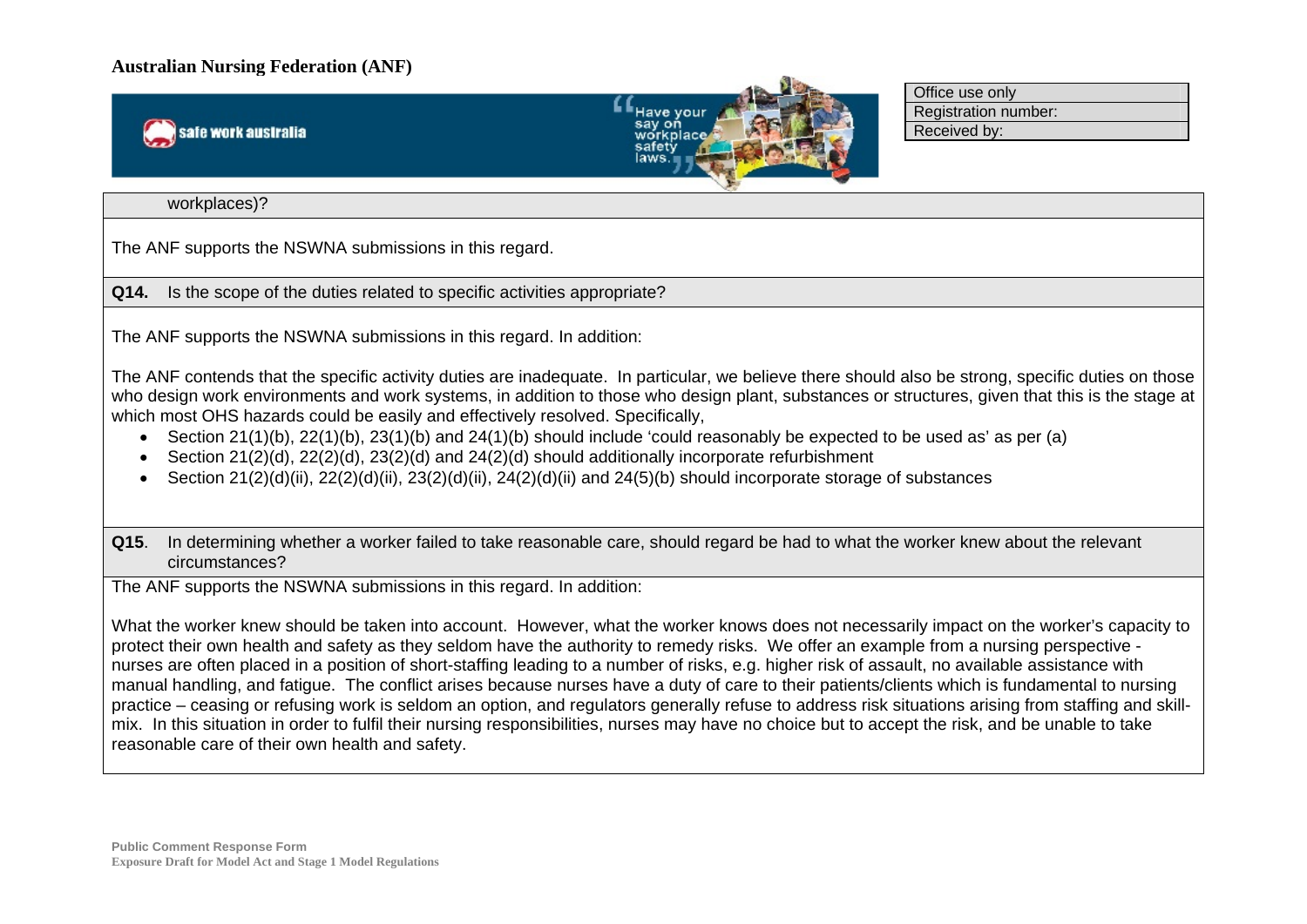



Office use only Registration number: Received by:

**Q16.** Is the treatment of volunteers under the model Act appropriate?

The ANF supports the NSWNA submissions in this regard. In addition:

The ANF is of the view that the treatment of volunteers under the model Act is inconsistent and unclear, being that volunteers are included in the definition of 'worker', 'officer' and PCBU, and as such are given responsibilities under the model Act, and are then absolved of liability for failure to comply with these responsibilities under s.33. We are of the opinion that these volunteers should be subject to the same responsibilities as others, where they are in a position to be able to make decisions that impact on the health and safety of workers or others, and as such should be held accountable for these decisions e.g. where volunteer directors on boards are able to make decisions that put staff at considerable risk by overriding recommendations of Health and Safety Committees and managers in relation to addressing hazards in the workplace.

Additionally, volunteers working as employees should also be held accountable for their actions / omissions and should be required to comply with provisions for safety in the same way that other workers are expected to comply.

**Q17.** Are the range and levels of penalties proposed above appropriate, taking account of the levels set for breaches of duties of care by the WRMC?

No - the range and level of penalties are not appropriate. Fines for employees are excessive, inequitable and disproportionate compared with the maximum fines proposed for officers/non-corporate offenders and corporations.

**Q18.** What should the maximum penalty be for a contravention of the model regulations?

**Q19.** The intention is that all contraventions of the model Act be criminal offences. Is this appropriate or should some non-duty of care offences be subject to civil sanctions e.g. failure to display a list of HSRs at the workplace, offences relating to right of entry?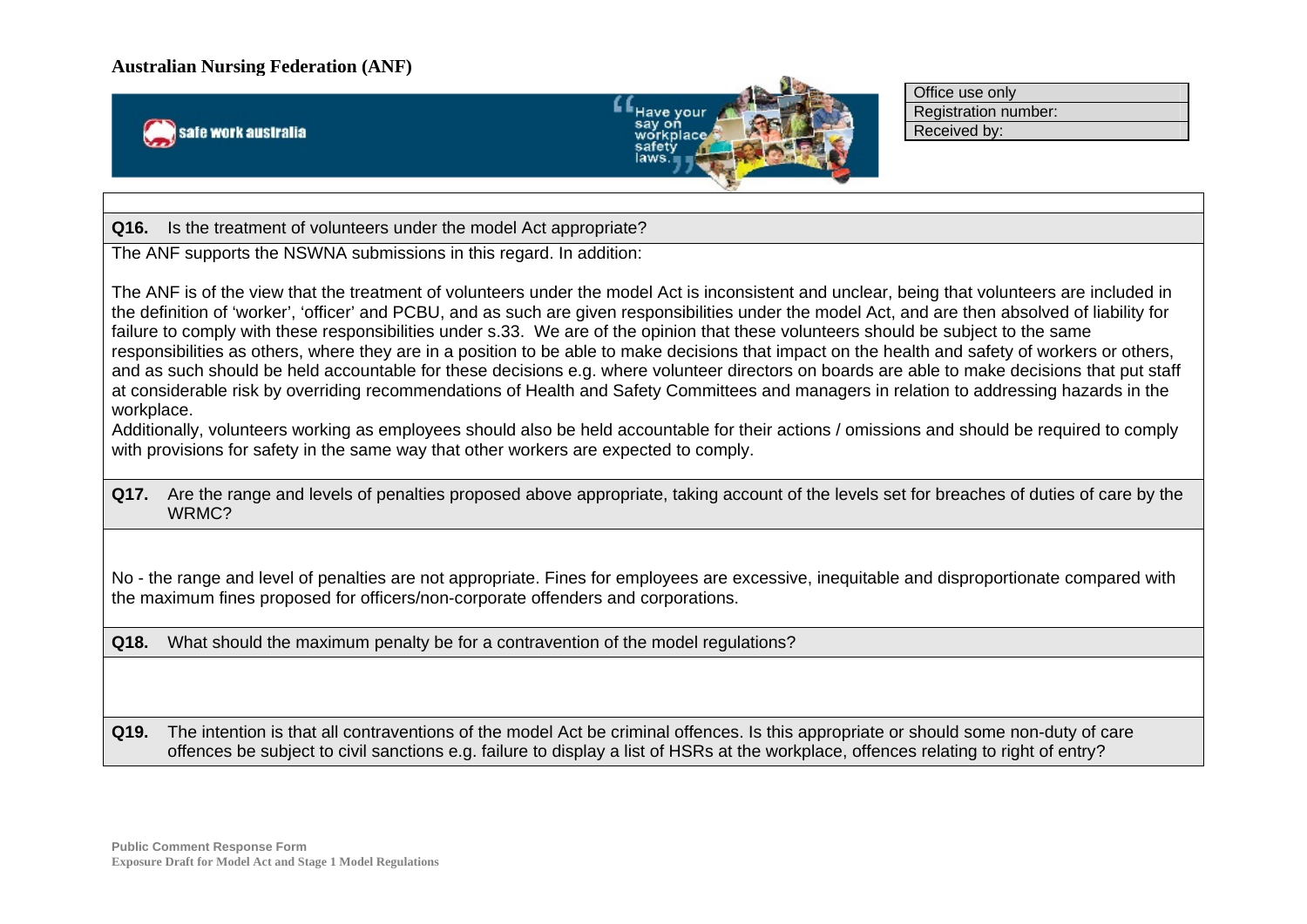



Office use only Registration number: Received by:

The ANF supports the NSWNA submissions in this regard.

#### **Part 3 – Other Obligations**

**Q20.** Is the list of notifiable incidents sufficiently clear and objective, so duty holders easily understand their obligations?

The ANF supports the NSWNA submissions in this regard. In addition:

The list of notifiable incidents fails to capture many aspects currently enshrined in legislation. This represents a reduction in the current standards and is therefore contrary to COAG directives and federal government assurances. The ANF believes that there are omissions from the list of notifiable incidents, in particular:

- Incidents of violence threatening workers
- Exposure to infectious substances such as blood borne viruses or biological contamination
- Exposure to non-substances such as radiation
- Exposure to substances with long-latency health effects e.g. silica, asbestos
- Exposure to carcinogens
- Serious psychological trauma

We also note that the requirements to maintain records of all incidents notified should be contained within the Act (and not the Regulations). and there should additionally be a provision that requires copies of the record of the incident to be available to certain parties, for example as per s38(4) of the Victorian OHS Act 2004.

### **Part 4 – Consultation, participation and representation**

**Q21.** Is the proposed scope of duty to consult workers appropriate?

The ANF submits that there should be no qualification surrounding consultation relating to 'so far as is reasonably practicable'. This should be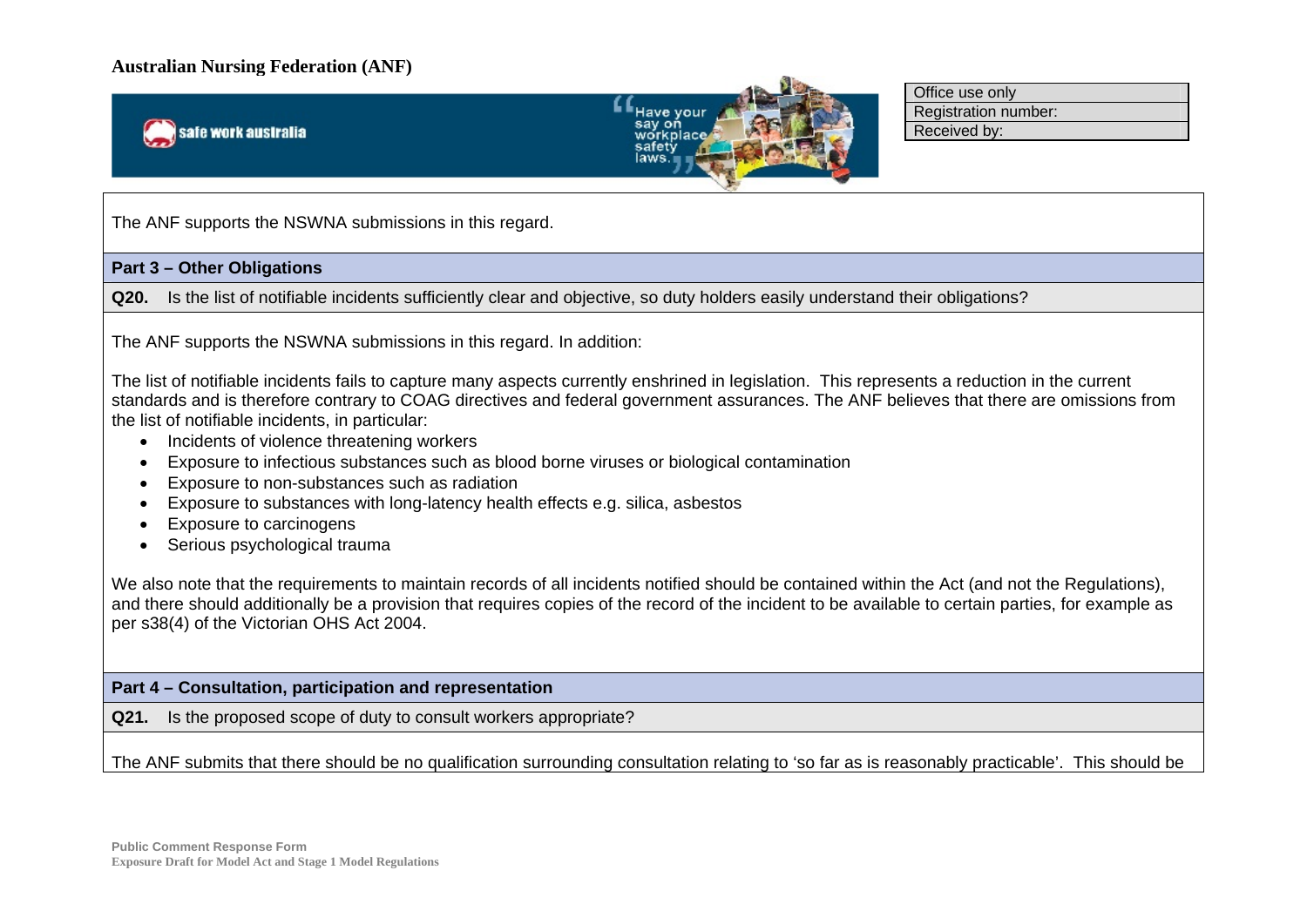safe work australia



Office use only Registration number: Received by:

an unqualified duty. Consultation is a fundamental mechanism available to both employees and employers in relation to occupational health and safety, and providing a safe and health workplace, and cannot be downgraded by qualification of when this duty is required. There should be no circumstance where this is not reasonably practicable.

The ANF consistently finds when investigating OHS matters raised by members that the lack of consultation by employers has often contributed to the existence of the risk in the first instance (e.g. risks arising from the design of a workplace or work environment, or choice of equipment), the persistence of existing risks, and the subsequent failure to eliminate or control them at a local level. It is therefore vitally important that the scope of duty be mandatory, comprehensive and enforceable.

Moreover, 'with or without the direct involvement of the workers' in s46(2) should be removed to avoid confusion as to when HSRs are required to be consulted and when workers are required to be consulted, leaving the provision so that where represented by an HSR, the consultation must involve that HSR.

**Q22.** Should the model Act include a procedure to follow if agreement on a consultation procedure cannot be reached? The ANF supports the NSWNA submissions in this regard.

**Q23.** Clause 49 allows work groups to be determined for workers engaged in 2 or more businesses or undertakings. Should such arrangements be by agreement only, i.e.with no prescribed procedure if negotiations fail?

The ANF supports the NSWNA submissions in this regard.

**Q24.** Negotiations for work groups must be commenced within a '*reasonable time*'. Should a time limit be prescribed e.g. 14, 21 or 28 days?

The ANF supports the NSWNA submissions in this regard.

**Q25.** Elections for HSRs and possibly deputy HSRs must be conducted '*as soon as reasonably practicable*' after the relevant work groups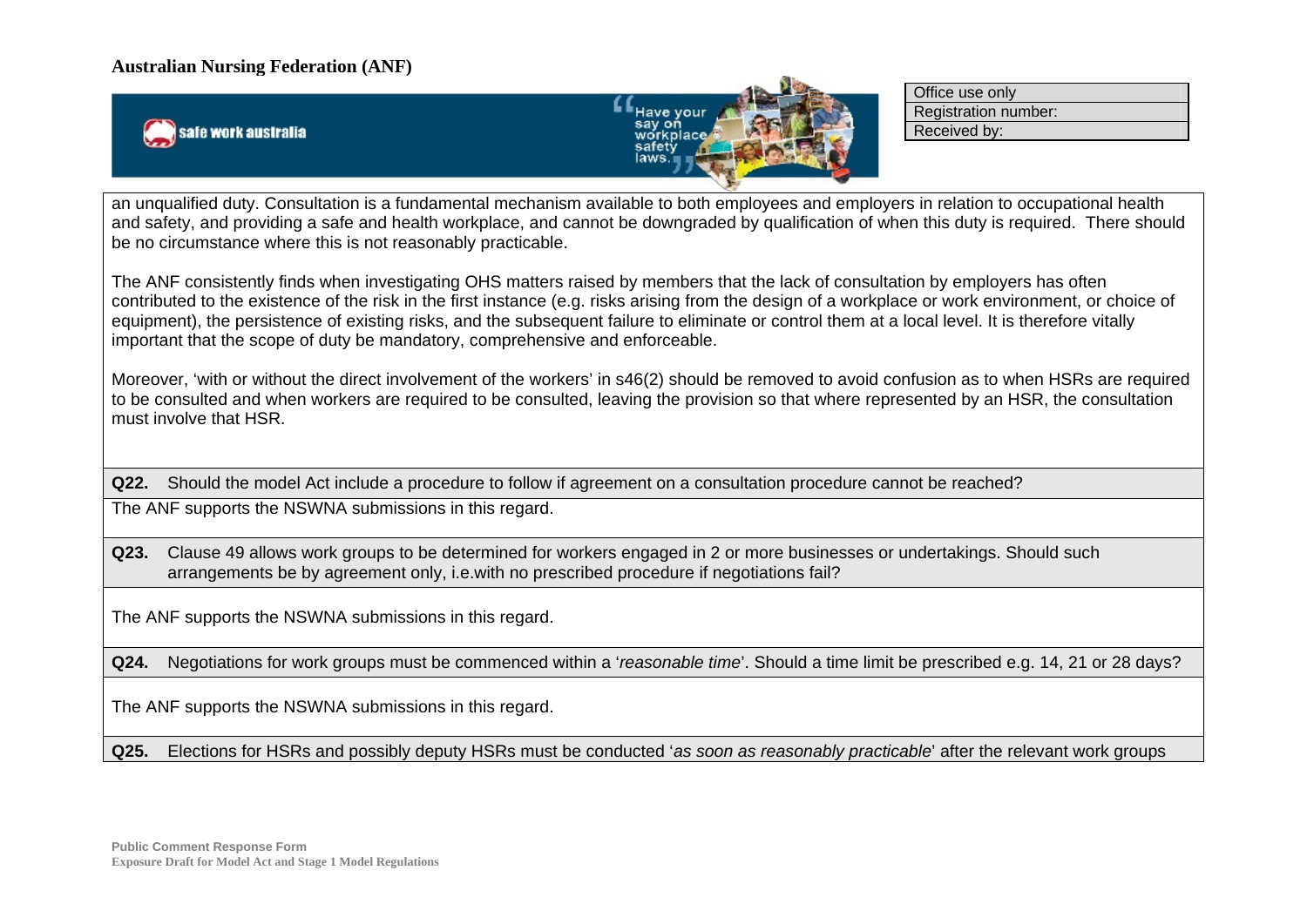



Office use only Registration number: Received by:

are established, or after a request for an election is received if work groups are already established. Should a time limit be prescribed?

The ANF supports the NSWNA submissions in this regard.

**Q26.** The model Act requires that the HSR training must take place within a reasonable time, to accommodate a range of circumstances. For example, it may take longer for HSRs working in rural or remote regions to attend an approved course that may not be available in their area. Should a time limit be specified within which the training must be provided?

The ANF supports the inclusion in the model Act of provisions in relation to establishing how and when HSR training takes place, including:

- A right for HSRs to attend any course approved or conducted by the Authority
- The HSR must make a request to attend training at least 14 days prior to commencement of the course
- The course is chosen by the HSR, in consultation with their employer
- The employer must pay the costs associated with attendance at the course
- The Authority can determine disputes
- An employer who refuses to allow attendance is guilty of an offence

It is considered that such detail (from Regulation 8) should be included in the Act for ease of reference by HSRs.

**Q27.** The model Act requires that a health and safety committee be established within 2 months of the request being made. Six of the current OHS Acts include such a timeframe, which varies across jurisdictions from 3 weeks to 3 months. Is the proposed time limit of 2 months appropriate?

The ANF supports the NSWNA submissions in this regard.

**Q28.** The *Fair Work Act 2009* (Cth) (Fair Work Act) refers to ceasing work on the basis of a 'reasonable concern' of the employee about an imminent risk to his or her health and safety, while the model Act refers to 'reasonable grounds'. Should the terminology in clauses 75 and 76 be aligned with the Fair Work Act?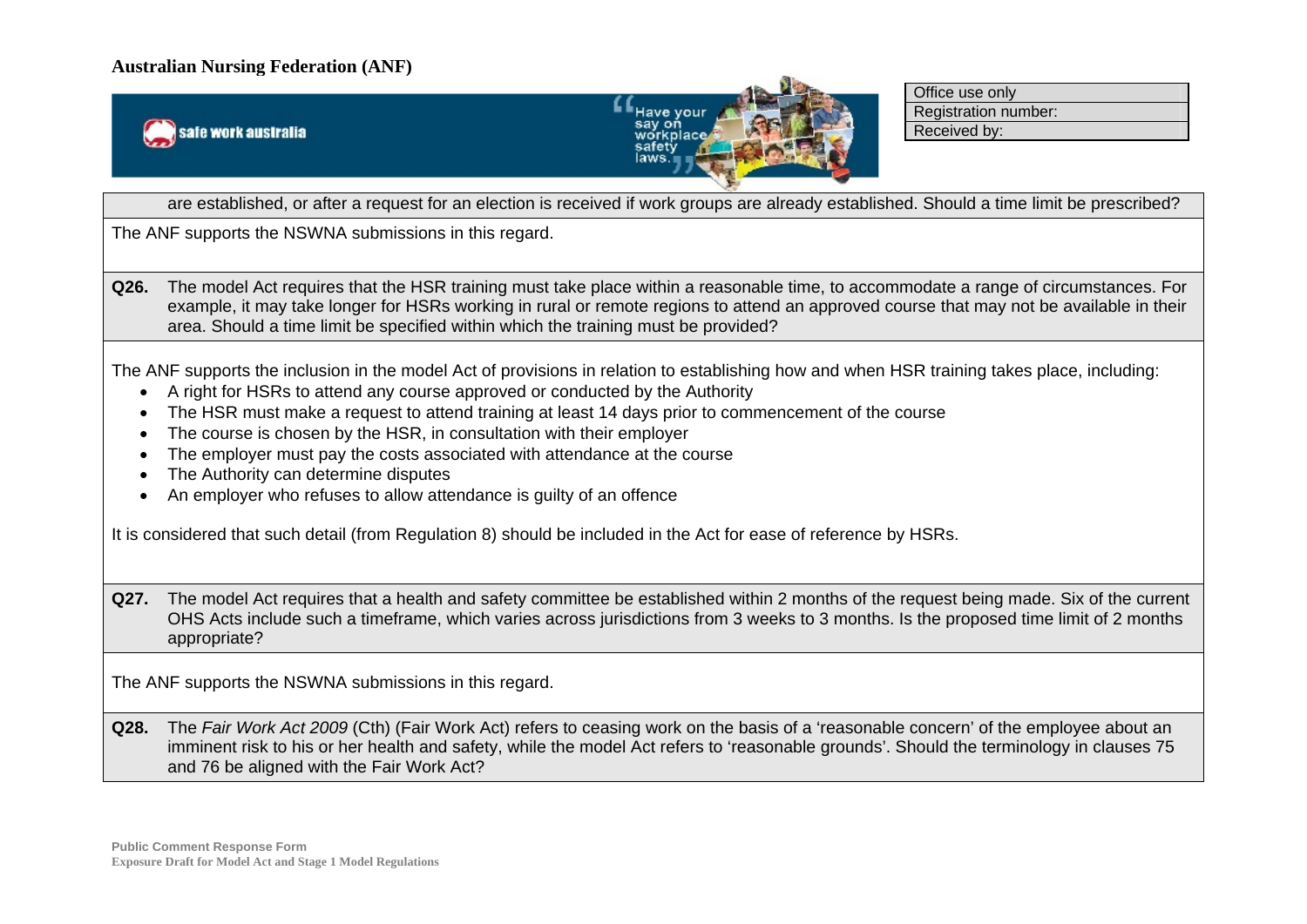



Office use only Registration number: Received by:

The ANF supports the NSWNA submissions in this regard.

**Q29.** Should a health and safety representative be required to complete approved training before being able to direct that work cease under these provisions?

The ANF opposes this provision. HSRs should be afforded their full entitlement of rights and powers upon election (as per any other elected official), and should be able to exercise these regardless of training.

**Q30.** Should a health and safety representative be required to complete approved training before being able to issue a PIN under these provisions?

The ANF opposes this provision. Preventing HSRs from issuing PINs until such time as they have attended approved training will almost certainly lead to some employers seeking to delay attendance, and hazards identified by HSRs therefore not being addressed in a timely matter. Further, in some circumstances, HSRs may be required to issue PINs to enable them to attend training, as the PCBU may be unreasonably delaying or otherwise preventing them from attending the training.

**Q31.** A PIN cannot require compliance before 7 days from the date the PIN was issued. Is this time frame appropriate?

The ANF supports the NSWNA submissions in this regard.

#### **Part 5 – Protection from Discrimination**

**Q32.** Should the model Act expressly protect persons from being coerced or induced to exercise their powers in a particular way?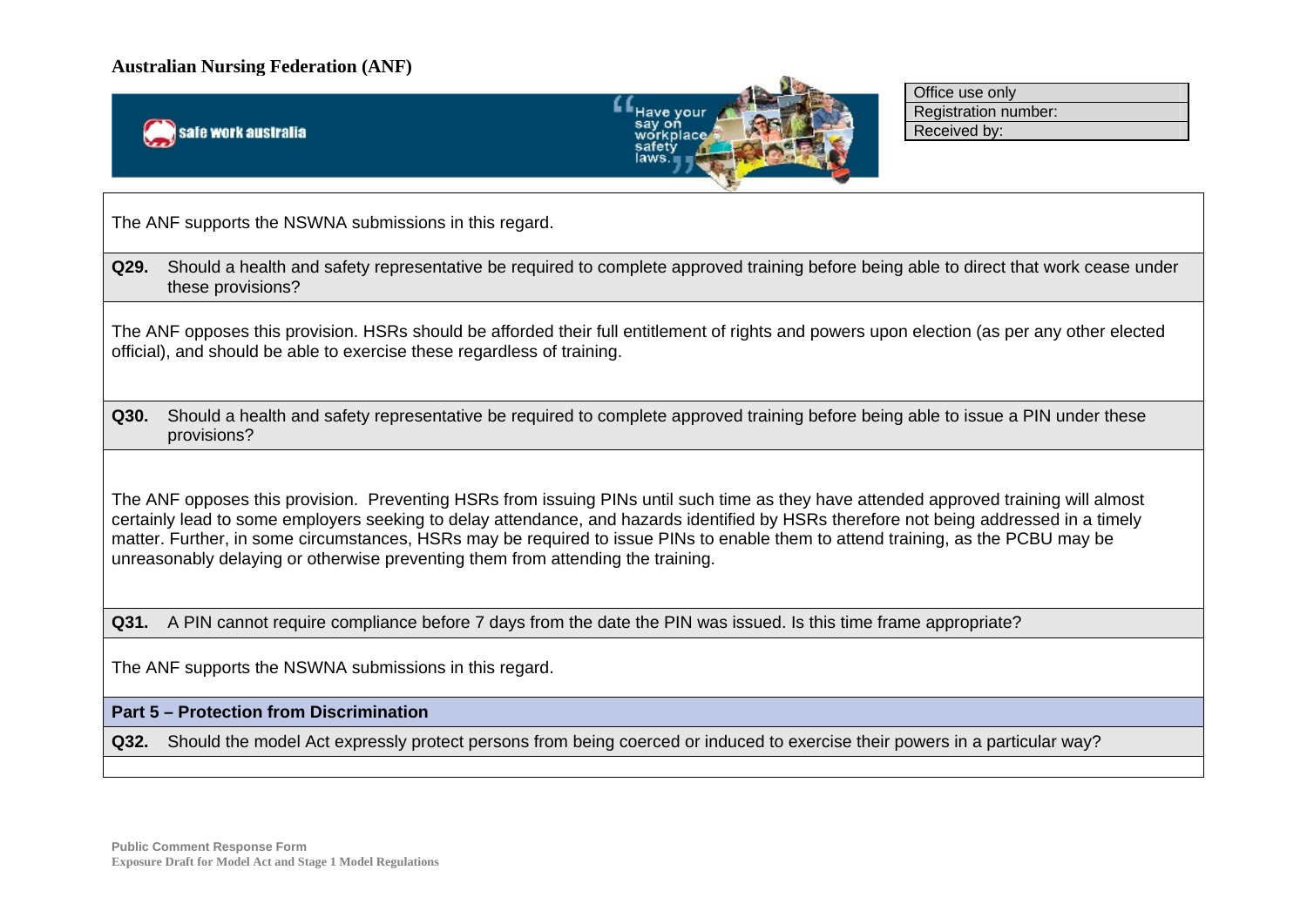safe work australia



Office use only Registration number: Received by:

The ANF supports the NSWNA submissions in this regard. In addition:

Yes. They should also be protected from being coerced into not exercising their rights, e.g. the right to ask for training. HSRs and deputies, who take on this role voluntarily, and without duties as HSRs and deputies, must be afforded the highest level of protection, not only when they do exercise their powers, but also if for any reason they choose not to do so in a particular way. Additionally, other employees, including HSRs, should be afforded the highest level protection from discrimination in the case of raising any OHS issue – they should not have to fear this process.

**Part 6 – Workplace entry by OHS entry permit holders** 

**Q33.** Are the notification requirements appropriate?

The ANF supports the NSWNA submissions in this regard.

**Q34.** Should the model Act contain a specific authorisation process for an OHS entry permit or can it rely on authorisation obtained under other Acts such as the Fair Work Act?

The ANF supports the NSWNA submissions in this regard.

**Q35.** Should contraventions of this Part attract criminal or civil sanctions? If civil sanctions are considered appropriate, should penalty levels reflect those that apply under the Fair Work Act?

The ANF supports the NSWNA submissions in this regard.

**Q36.** The right of entry provisions have been drafted to be generally consistent with the Fair Work Act. Do these provisions appropriately apply to the role of a union representative when entering the workplace in relation to OHS, rather than in relation to workplace relations?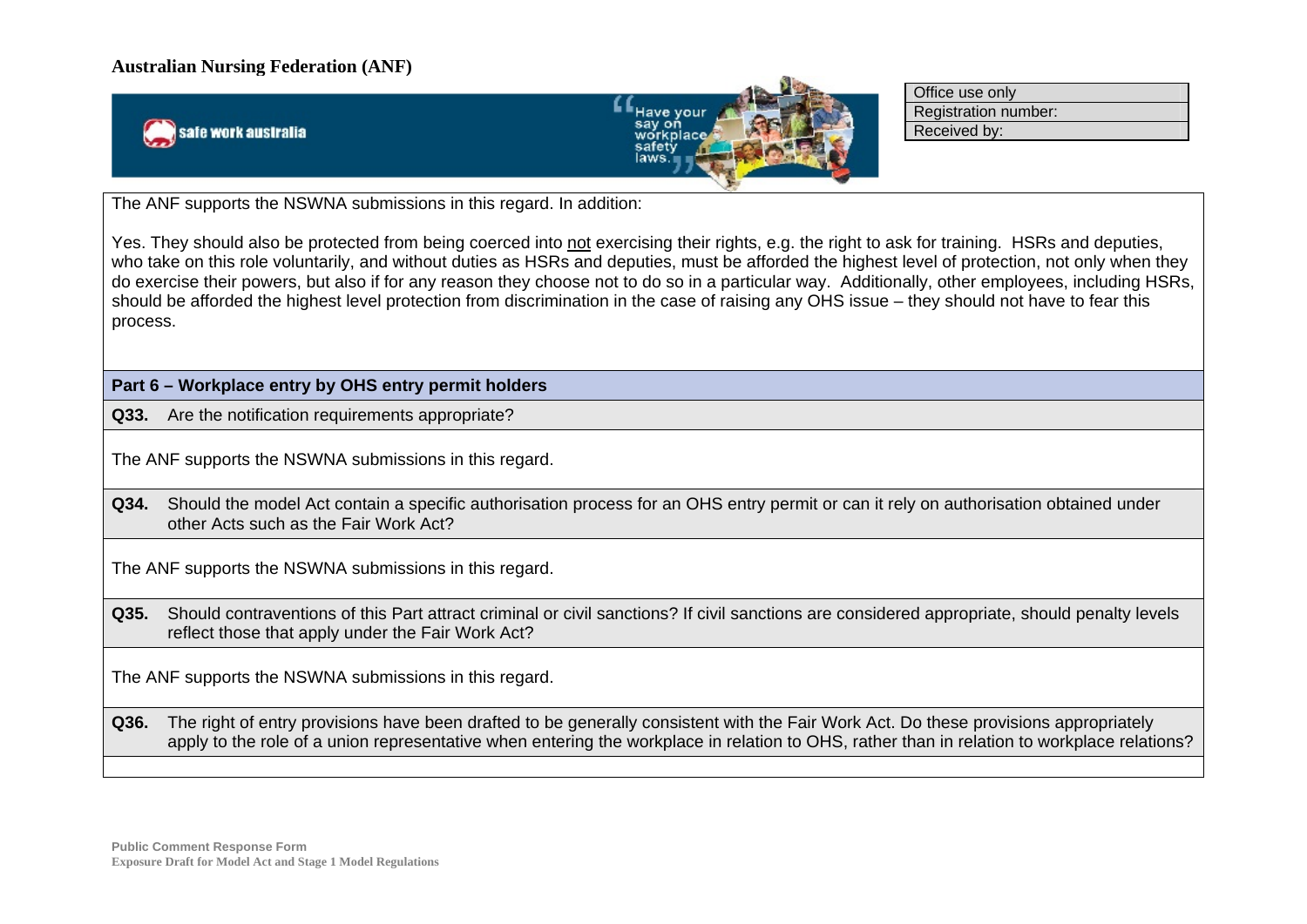



Office use only Registration number: Received by:

The ANF supports the NSWNA submissions in this regard.

**Part 7 – The Regulator** 

**Q37.** Should guidelines have any other particular legal status under the Act?

The ANF supports the NSWNA submissions in this regard.

### **Part 10 – Review of Decisions**

**Q38.** Is the list of reviewable decisions appropriate?

The ANF supports the NSWNA submissions in this regard.

**Q39.** Are the processes and timeframes prescribed for the internal review of decisions appropriate?

The ANF supports the NSWNA submissions in this regard.

**Q40.** Are stay arrangements appropriate in relation to the issue of a prohibition or nondisturbance notices, having regard to the purposes of those notices?

The ANF supports the NSWNA submissions in this regard.

#### **Exposure Draft of Key Administrative Regulations**

**Q41.** Should the list of matters to be considered in negotiations for work groups be provided for in a Code of Practice rather than prescribed in regulation?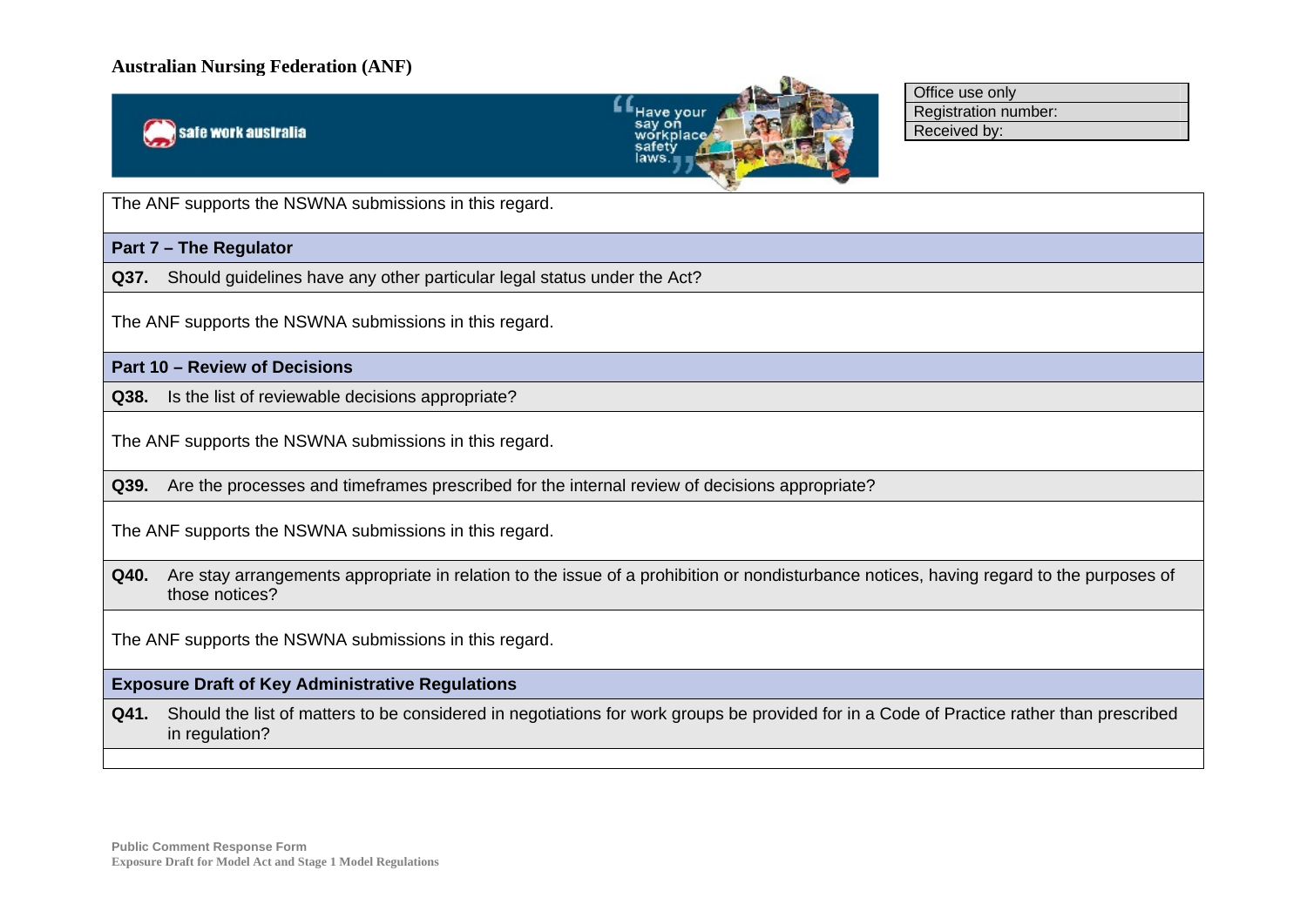safe work australia



Office use only Registration number: Received by:

The ANF supports the NSWNA submissions in this regard. In addition:

The ANF contends that the list of matters to be considered in negotiations for work groups should be provided for in the Act, not regulation nor Code of Practice.

**Do you have any other comments?**

**Part 1, Division 2 – Objects** 

The ANF believes it is critical that the initial object of the Act s3(1)(a) should refer to the preventative process of providing a safe and healthy workplace for workers, rather than the reverse language as it stands, where it refers to the outcome of not providing such a workplace i.e. protecting workers and other persons from harm. Additionally, wording in s3(2) weakens the objects, and the words 'should' and as is reasonably practicable' should be deleted to strengthen this object.

 $\bullet$  **PART 2 - SAFETY DUTIES** Initially, the very title of this part of the Act is limiting, and excludes 'health'. The ANF considers that this should be retitled *'Duties of Care'*, and that this terminology be reflected throughout the section. Further, where the term 'safety' is used in the duties, it should be replaced with *'health and safety'*.

**Part 4, Division 2, Subdivision 1 – Election of health and safety representatives** 

This Subdivision actually refers to the Establishment of Work Groups and the Election of health and safety representatives, and should be retitled to reflect this. Additionally, s.48 is incorrectly titled and represented, as it, by necessity, should refer to the establishment of Work Groups prior to going into election of HSRs. This process is confused and unclearly stated in the model Act as it stands. The Work Groups must be established prior to any election of HSRs, as this is effectively establishing the 'constituency' who are eligible to vote in such an election. Effectively, ss48-52 should be renamed 'Establishment of Work Groups', whilst ss53-57 should be renamed 'Election of HSRs'.

**Variation of Designated Work Groups** 

The ANF contends that, although the model Regulations propose at Reg 6(1) that parties can negotiate a variation of the agreement, this provision should be included in the Act to ensure it is appropriately covered.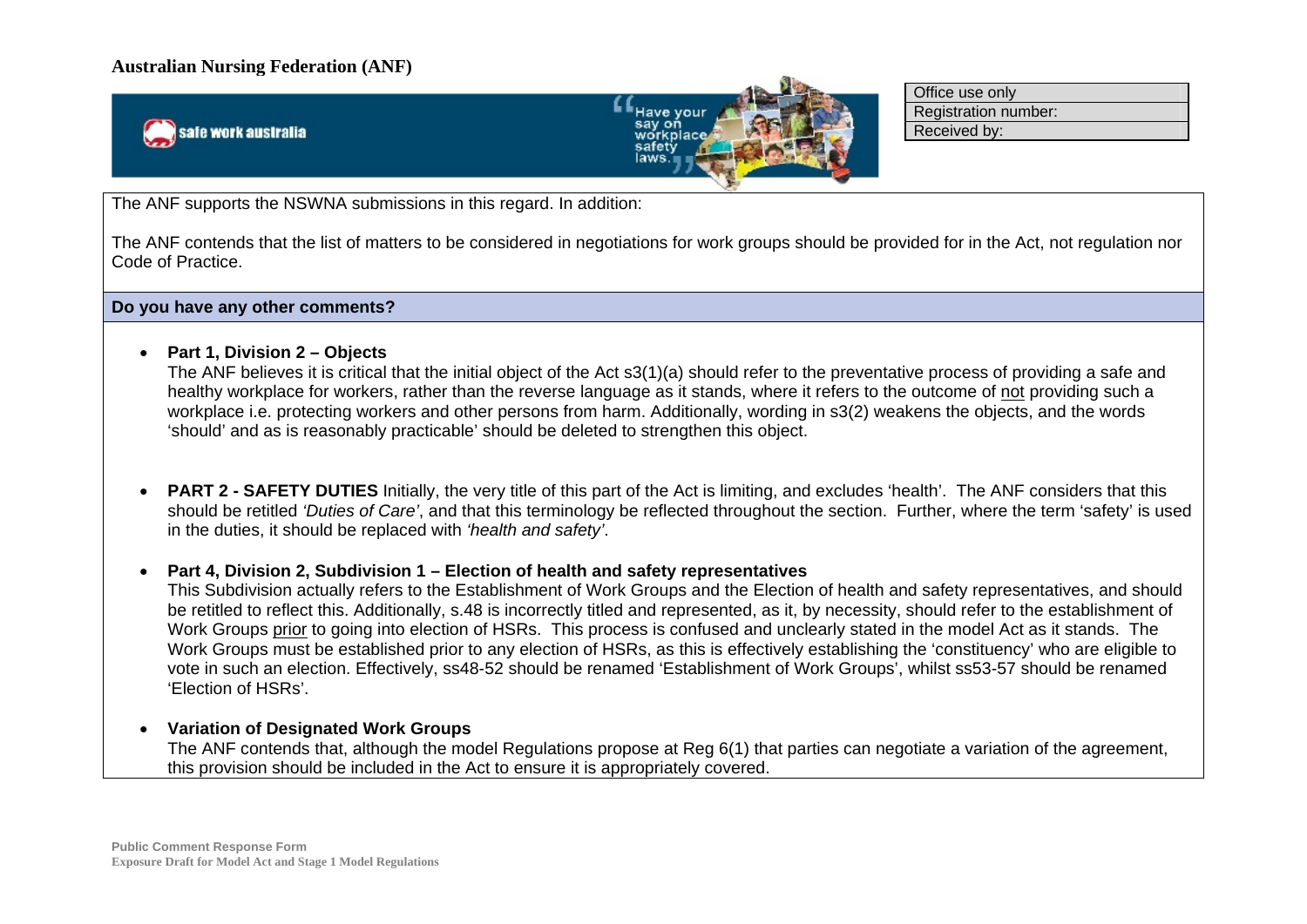



Office use only Registration number: Received by:

#### . **Negotiations of Work Groups**

The ANF supports the inclusion of a provision, similar to the Victorian Act (s44(5) and s48(5)), which allows for a worker or group of workers to be represented in negotiations of work groups by any person authorised by the worker or group. We also support the inclusion of the detail of Negotiation of agreement for work groups (Regulation 4), and Matters to be taken into account in negotiations (Regulation 5) in the model Act, rather than in the model Regulations.

#### **s55 Procedure for election of health and safety representatives**

The ANF consider that provisions (1) and (2) of this section are in direct contradiction of each other, and that it should be strictly the determination of the work group as to how an election is to be conducted, rather than by procedures prescribed in regulations. Additionally, we consider that Regulation 7 should be deleted, as this is also in contradiction of the provision that allows a work group to determine how an election is to be conducted.

#### **s59 Disqualification of health and safety representatives**

The ANF is of the opinion that the use of the word 'function' in (1)(a) and (2)(a)(i) implies that there are roles and responsibilities on HSRs, which is in direct contradiction to 62(3), which indicates that HSRs have no duties (as per additional comments below). However by including this as a ground for disqualification, this confuses the situation. The only test for such disqualification (other than by their work group) should be intent to cause harm. Additionally, (2)(b) of this provision allows the regulator to apply for disqualification of an HSR. This is inappropriate, and unnecessary, and should be limited to an application by a PCBU.

#### $\bullet$ **Subdivision 2 – Functions and powers of health and safety representatives**

Throughout this subdivision, references are made to 'functions' of health and safety representatives, however this is contradictory to the statement made in S62(3), which indicates that HSRs have no duties. HSRs are provided rights and powers, not 'functions' under the Act, and they have no obligation, nor duty, to undertake any particular 'function' nor 'duty'. HSRs take on this role on the clear understanding that they have no extra duties of care, and are not paid (nor should they be) for the role, and consequently cannot have 'functions'. It is the contention of the ANF that all references to functions in relation to HSRs be removed, and replaced with 'rights and powers'. Further, there is an oversight in that HSRs have not been afforded the right to be a party to issue resolution, as per the Victorian Act (S58(2)(d)), which must be addressed.